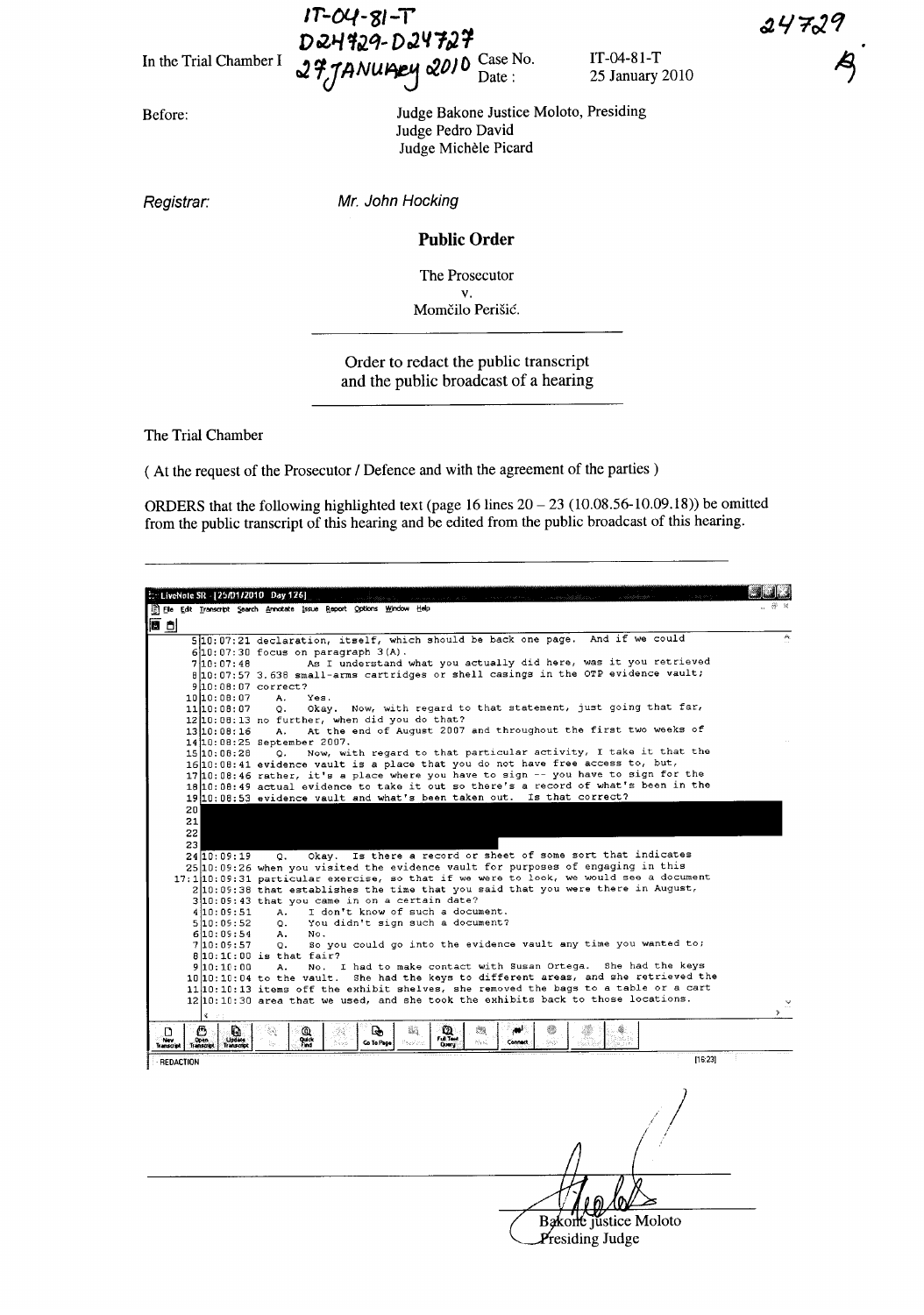**In** the Trial Chamber I

Before:

Registrar:

Mr. John Hocking

#### **Public Order**

Judge Pedro David Judge Michele Picard

Case No. Date:

Judge Bakone Justice Moloto, Presiding

IT-04-81-T 25 January 2010

The Prosecutor

v. Momčilo Perišić.

# Order to redact the public transcript and the public broadcast of a hearing

The Trial Chamber

( At the request of the Prosecutor / Defence and with the agreement of the parties)

ORDERS that the following highlighted text, page 19 line 02 (10.14.28) to page 20 line 7 (10.16.23) be omitted from the public transcript of this hearing and be edited from the public broadcast of this hearing.